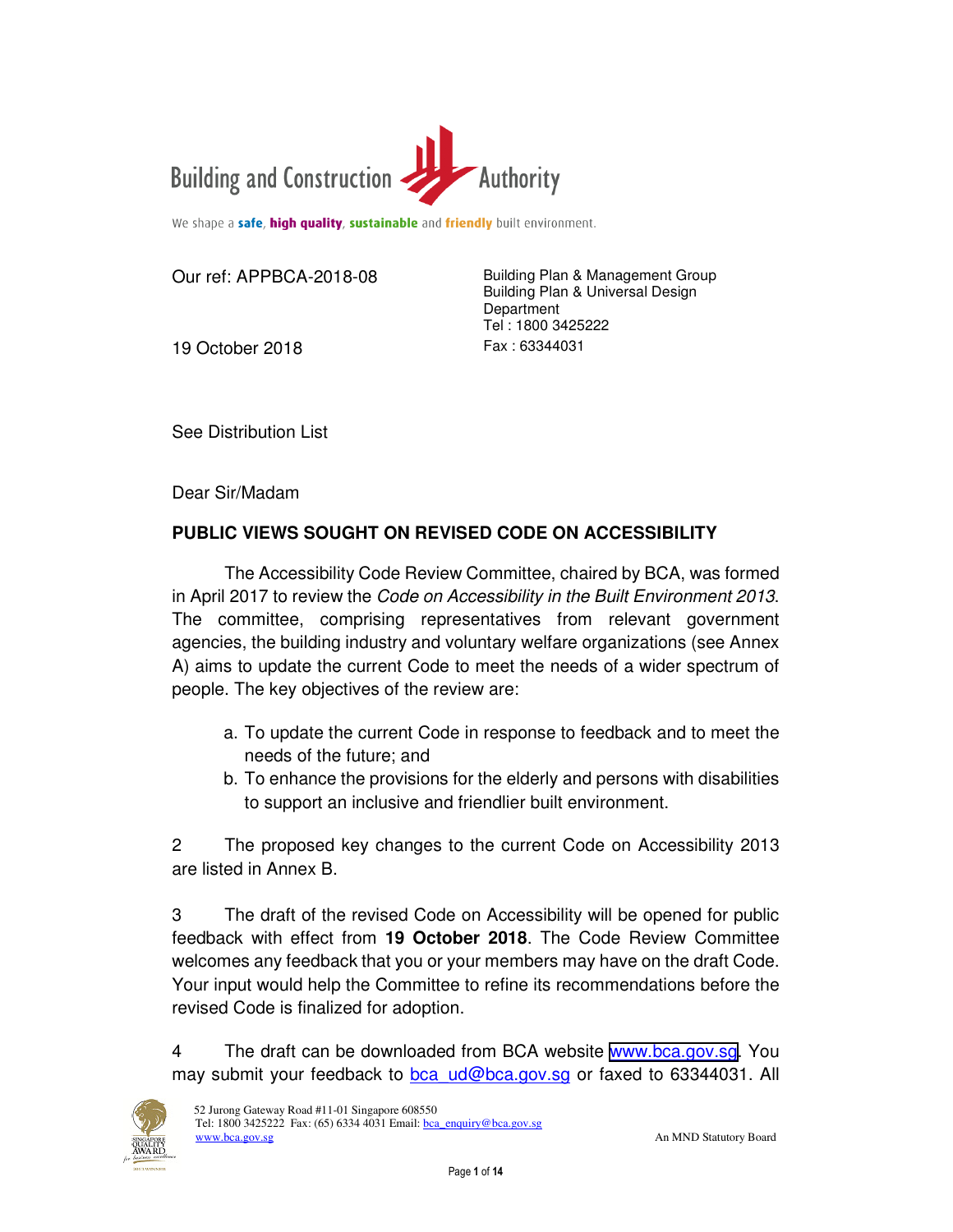feedback should reach the Committee on or before **16 November 2018** and attention to: The Chairman, Accessibility Code Review Committee.

Yours faithfully

W

SERENE PEH (MS) DIRECTOR BUILDING PLAN AND UNIVERSAL DESIGN DEPARTMENT BUILDING PLAN & MANAGEMENT GROUP for COMMISSIONER OF BUILDING CONTROL BUILDING AND CONSTRUCTION AUTHORITY

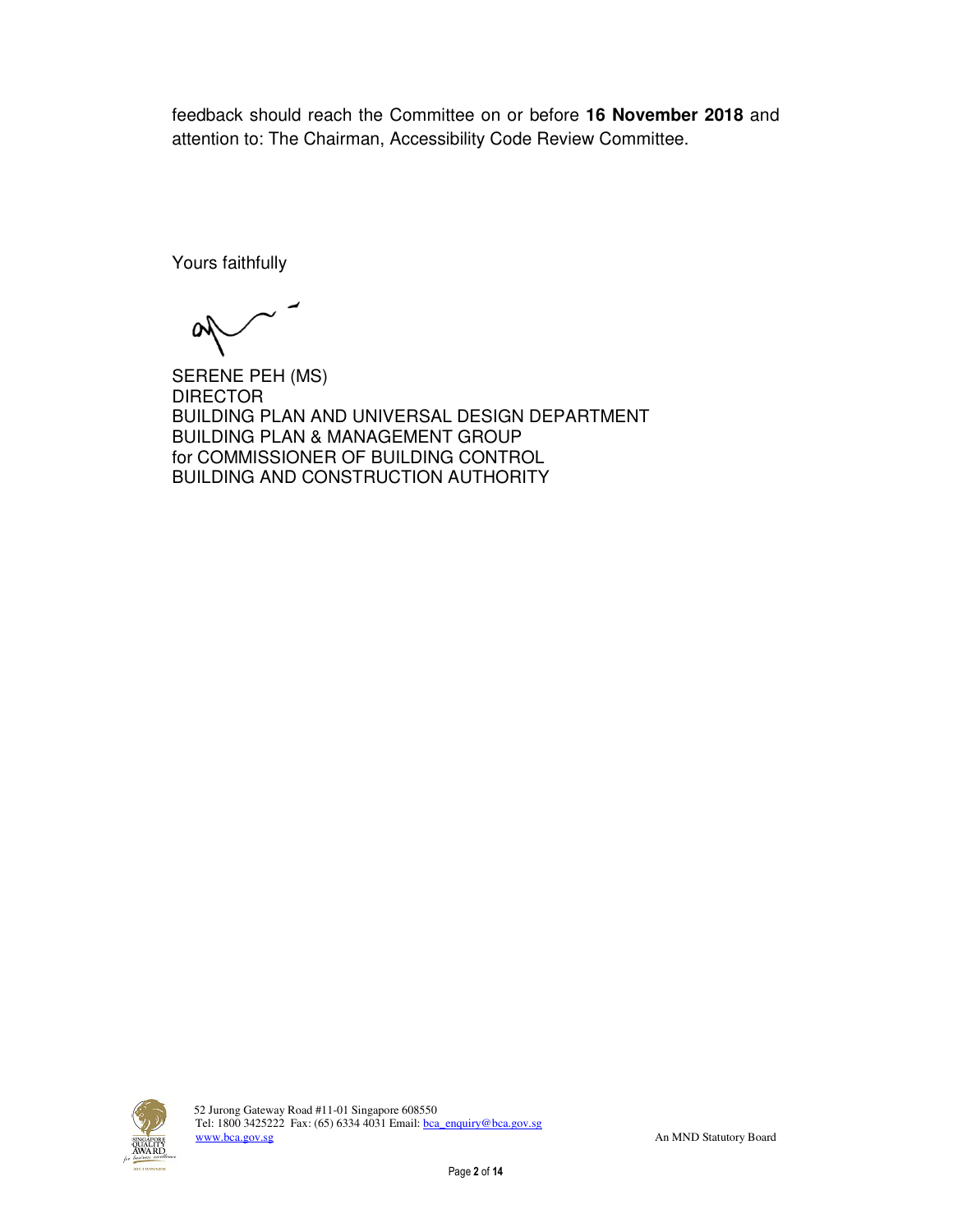# **ANNEX A**

## **MEMBERS OF THE CODE REVIEW COMMITTEE**

- 1. Government Agencies
	- a) Building and Construction Authority (BCA) Chair
	- b) Housing and Development Board (HDB)
	- c) Land Transport Authority (LTA)
	- d) National Parks Board (NParks)
	- e) Urban Redevelopment Authority (URA)
	- f) SG Enable
- 2. Institutions
	- a) National University of Singapore (NUS)
	- b) Singapore University of Technology and Design (SUTD)
	- c) Singapore Association for Occupational Therapists (SAOT)
- 3. Voluntary Welfare Organisations
	- a) Disabled People's Association (DPA)
	- b) Handicaps Welfare Association (HWA)
	- c) Singapore Association of the Visually Handicapped (SAVH)
	- d) SPD
- 4. Industry Associations
	- a) Real Estate Developers Association of Singapore (REDAS)
	- b) Singapore Institute of Architects (SIA)

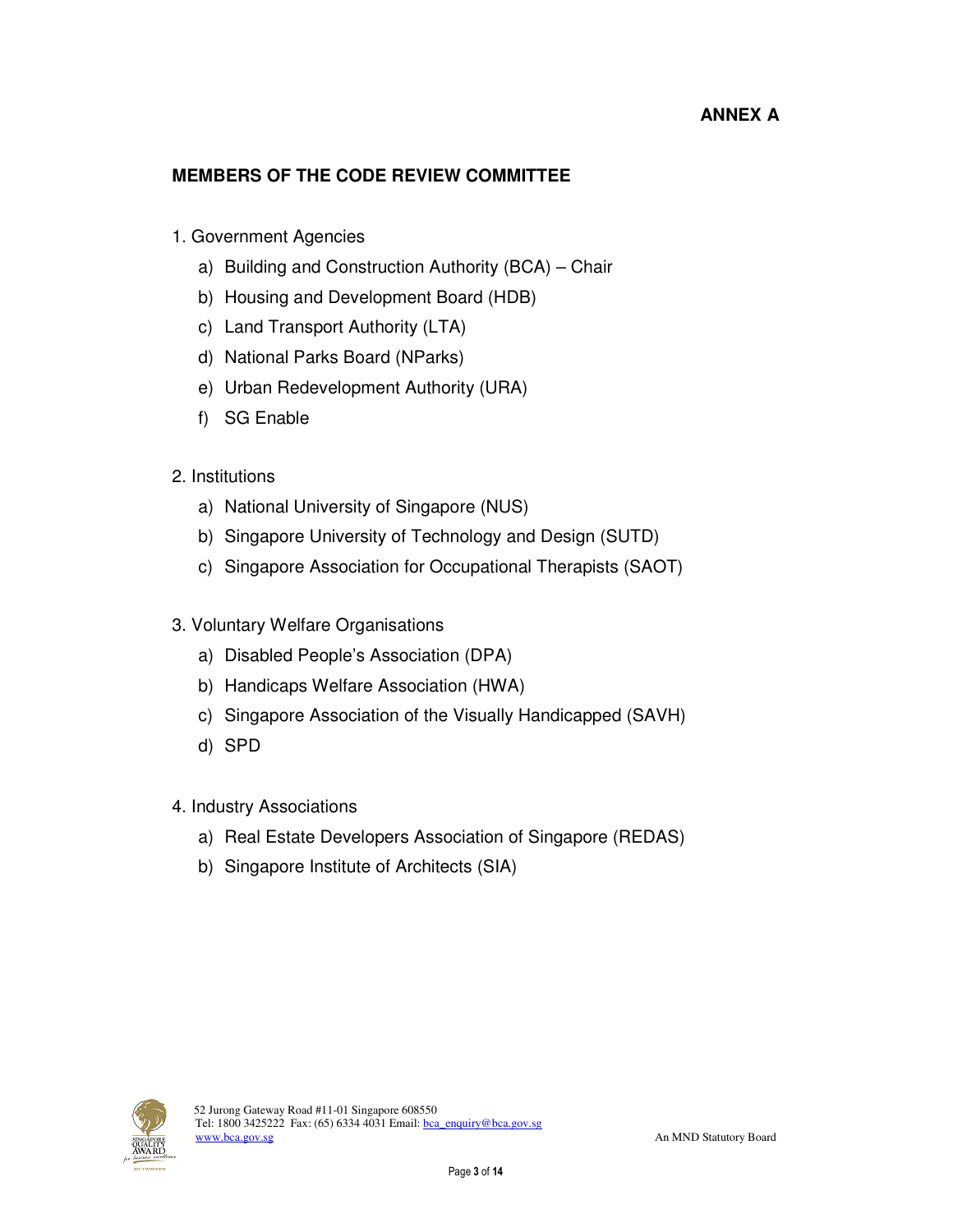# **Proposed Key Changes to Code on Accessibility in the Built Environment 2013**

| <b>NO</b>        | <b>PROPOSED NEW/ REVISION IN</b><br><b>DRAFT CODE 2019</b>                                                                                                                                                                                                                                                                                                                                                                                                                                                                                                                                      | <b>PROVISION IN</b><br><b>CODE 2013</b>                                                                                                                                                                                                                                                                                                                                                                                                                                                                                                  | <b>REMARKS</b>                                                                                                                                                                                                                                                                                                                                 |
|------------------|-------------------------------------------------------------------------------------------------------------------------------------------------------------------------------------------------------------------------------------------------------------------------------------------------------------------------------------------------------------------------------------------------------------------------------------------------------------------------------------------------------------------------------------------------------------------------------------------------|------------------------------------------------------------------------------------------------------------------------------------------------------------------------------------------------------------------------------------------------------------------------------------------------------------------------------------------------------------------------------------------------------------------------------------------------------------------------------------------------------------------------------------------|------------------------------------------------------------------------------------------------------------------------------------------------------------------------------------------------------------------------------------------------------------------------------------------------------------------------------------------------|
| 1.0              | <b>SANITARY PROVISION</b>                                                                                                                                                                                                                                                                                                                                                                                                                                                                                                                                                                       |                                                                                                                                                                                                                                                                                                                                                                                                                                                                                                                                          |                                                                                                                                                                                                                                                                                                                                                |
| $\overline{1.1}$ | (New Clause 5.8)<br>Mandatory provision of Changing<br>Places at selected building types such<br>as:<br>a) Hospitals, health-care centres,<br>polyclinics;<br>b) Major transport terminals/<br>interchanges, e.g. airport, bus<br>& MRT interchanges/ railway<br>stations, cruise centres;<br>c) Sport complexes;<br>d) Theme parks, purpose-built<br>family amusement centres,<br>community clubs and country<br>clubs; and<br>e) Shopping complexes of size<br>20,000 sqm and above in gross<br>floor area.                                                                                   | No provision                                                                                                                                                                                                                                                                                                                                                                                                                                                                                                                             | This is a new<br>requirement to<br>support adults with<br>disabilities and<br>elderly who may<br>need the help of<br>caregivers to clean-<br>up and change<br>diapers.<br>Note 1: Changing<br>Places is a<br>combined toilet &<br>changing room for<br>use by adults with<br>disabilities or elderly<br>who require the help<br>of caregivers. |
|                  | At least one Changing Places of<br>minimum size (2.6m X 2.3m) shall be<br>provided at appropriate location.                                                                                                                                                                                                                                                                                                                                                                                                                                                                                     |                                                                                                                                                                                                                                                                                                                                                                                                                                                                                                                                          |                                                                                                                                                                                                                                                                                                                                                |
| 1.2              | (New Clause 5.1.3)<br>At least one larger accessible<br>individual washroom shall be provided<br>at every floor where clusters of toilets<br>are provided for the selected building<br>types such as:<br>Shopping complexes, multi-<br>a)<br>purpose complexes;<br>Sport complexes, places of<br>b)<br>public resort, public swimming<br>pools;<br>Markets, hawker or food<br>C)<br>centres;<br>Transport stations,<br>d)<br>interchanges, passenger<br>terminals;<br>Hospitals, health-care centres,<br>e)<br>polyclinics; and<br>Universities or institutions of<br>f)<br>learning, colleges. | (Clauses 5.1.1 and 5.1.2)<br>At every level of a non-<br>residential building where<br>toilets are provided, at<br>least one accessible<br>individual washroom of<br>minimum size 1.75m wide<br>X 1.75m deep shall be<br>provided.<br>Where two or more<br>clusters of toilets are<br>provided at the same level<br>but at different locations,<br>the corresponding number<br>of accessible individual<br>washrooms shall be<br>provided. Each accessible<br>individual washroom may<br>be replaced with one<br>accessible water closet | This is a new<br>requirement to<br>address the growing<br>trend of the elderly<br>and persons with<br>disabilities using<br>motorised<br>wheelchair and<br>scooters. The<br>current accessible<br>toilet size has to be<br>increased as the<br>current provision<br>was based on<br>standard manual<br>wheelchair.                             |

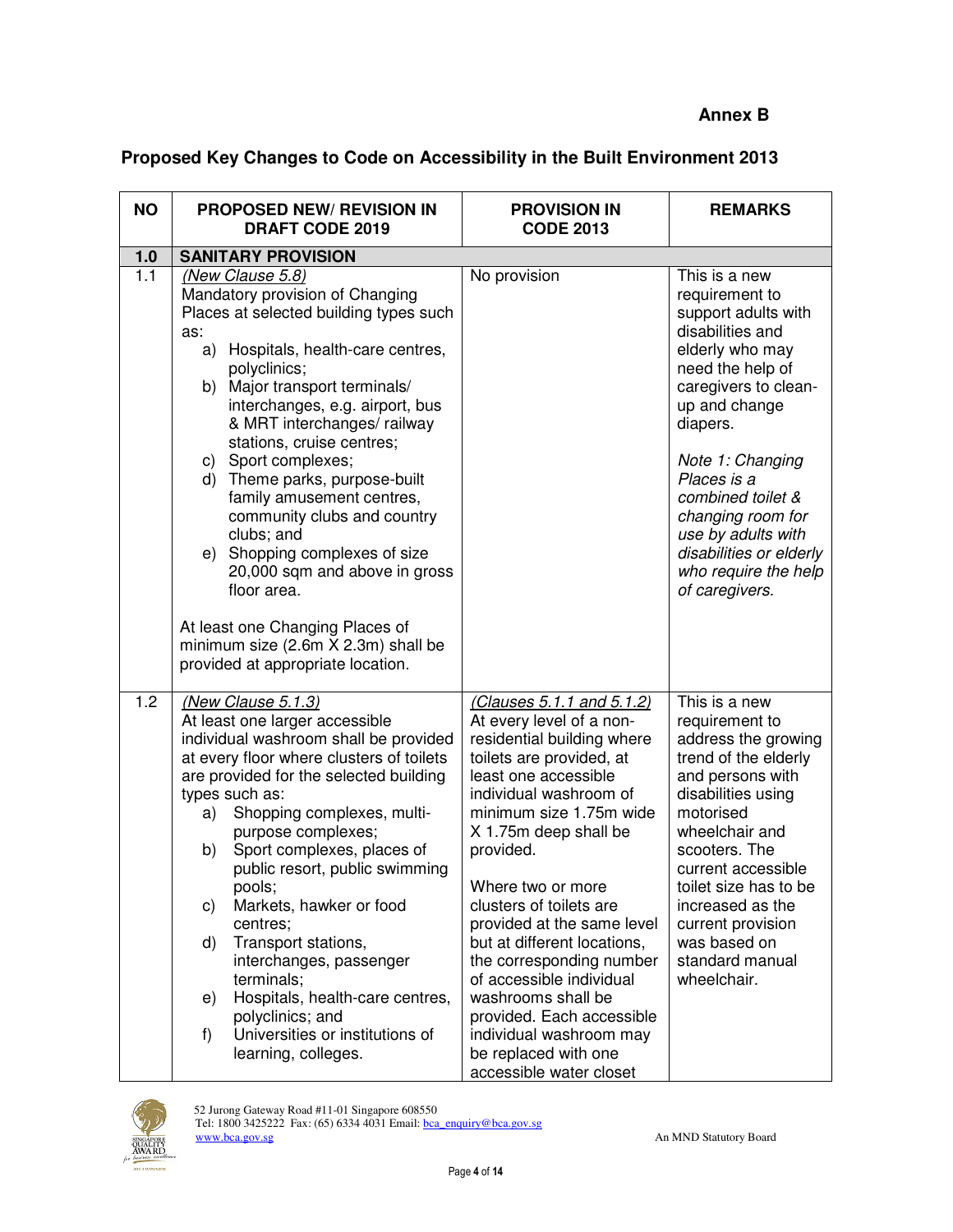|     | The minimum size of such toilet shall<br>be 1.8m wide X 2.1m deep.                                                                                                                                                                                                                                                                                                                                                                                                                                    | compartment (minimum<br>size 1.50m wide X 1.75m<br>deep) in the male and<br>female toilet clusters<br>provided that there is at<br>least one accessible<br>individual washroom on<br>the same level.                                                                                                                                                                                                                                                                                                                                                                |                                                                                                                                                                                                                                                                                                                                                                                                                    |
|-----|-------------------------------------------------------------------------------------------------------------------------------------------------------------------------------------------------------------------------------------------------------------------------------------------------------------------------------------------------------------------------------------------------------------------------------------------------------------------------------------------------------|---------------------------------------------------------------------------------------------------------------------------------------------------------------------------------------------------------------------------------------------------------------------------------------------------------------------------------------------------------------------------------------------------------------------------------------------------------------------------------------------------------------------------------------------------------------------|--------------------------------------------------------------------------------------------------------------------------------------------------------------------------------------------------------------------------------------------------------------------------------------------------------------------------------------------------------------------------------------------------------------------|
| 2.0 | <b>FAMILY-FRIENDLY FACILITIES</b>                                                                                                                                                                                                                                                                                                                                                                                                                                                                     |                                                                                                                                                                                                                                                                                                                                                                                                                                                                                                                                                                     |                                                                                                                                                                                                                                                                                                                                                                                                                    |
| 2.1 | (New Clause 6.9.1.3)<br>At least one lactation room for nursing<br>women at appropriate location shall<br>be provided to the following buildings:<br>Hospitals, health-care centres<br>a)<br>and polyclinics;<br><b>Offices and Business Parks</b><br>b)<br>where GFA $\geq$ 10,000m <sup>2</sup> ; and<br>Mixed development where<br>C)<br>GFA for non-residential<br>component ≥ 10,000m <sup>2</sup> . Each<br>non-residential component<br>shall be provided with at least<br>one lactation room. | (Clause 6.9.1.1)<br>Provision of family-friendly<br>facilities for nursing<br>women, young children<br>and their caregivers shall<br>be provided at the<br>following building types<br>that are frequented by<br>general public:<br>a) Transport stations,<br>interchanges and<br>passenger terminals;<br>b) Sport complexes and<br>public swimming pools;<br>c) Community Club,<br>theme parks and<br>purpose-built family<br>amusement centres;<br>d) Large scale shopping<br>and multi-purpose<br>complexes of size<br>more than 10,000m <sup>2</sup> in<br>GFA. | Enhanced<br>requirement to<br>require more<br>building types to be<br>provided with<br>lactation room.<br>For example,<br>lactation room to be<br>provided at<br>outpatient areas in<br>hospitals and<br>polyclinics to cater<br>to parents with<br>young children.<br>While lactation room<br>to be provided in<br>office buildings of<br>certain size for<br>working mothers<br>who may need to<br>express milk. |
| 3.0 | <b>CARPARK</b>                                                                                                                                                                                                                                                                                                                                                                                                                                                                                        |                                                                                                                                                                                                                                                                                                                                                                                                                                                                                                                                                                     |                                                                                                                                                                                                                                                                                                                                                                                                                    |
| 3.1 | (Revised Clause 2.1.1 - Table 1)<br>For vehicle parking buildings, car<br>parking areas are to be made<br>accessible. This includes<br>interconnectivity of the car parking<br>areas to lift lobbies and entrances as<br>well as to adjacent buildings.                                                                                                                                                                                                                                               | <u>(Clause 2.1.1 – Table 1)</u><br>For vehicle parking<br>buildings, at least 50% of<br>car park decks are to be<br>made accessible                                                                                                                                                                                                                                                                                                                                                                                                                                 | Enhanced<br>requirement to<br>ensure that all car<br>parking areas and<br>interconnection to<br>adjacent lobbies/<br>buildings are<br>accessible.                                                                                                                                                                                                                                                                  |

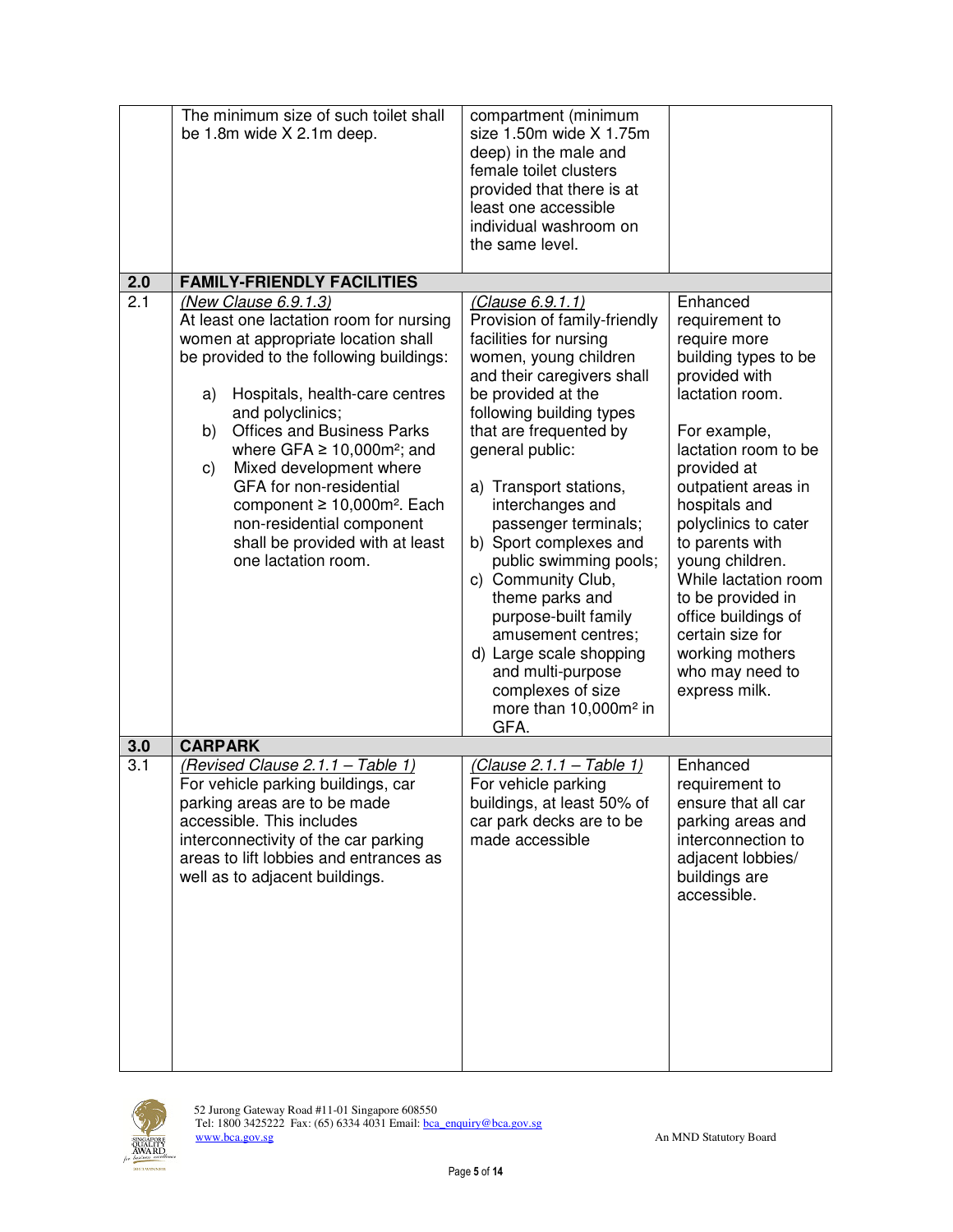| 4.0                     | <b>ACCESSIBLE PARKING LOTS FOR HOSPITALS</b>      |                                                     |                                  |
|-------------------------|---------------------------------------------------|-----------------------------------------------------|----------------------------------|
| 4.1                     | (New Clause 3.5.1.2 - Table 2A)                   | <u>(Clause 3.5.1.1 – Table 2)</u>                   | The ratio of                     |
|                         | The number of accessible parking lots             | The current provision is as                         | accessible parking               |
|                         | for hospitals shall be increased and              | follows:                                            | lots is enhanced for             |
|                         | provided as follows:                              | Table 2                                             | hospitals as the                 |
|                         |                                                   | <b>Accessible Parking Lots</b>                      | probability of                   |
|                         | Table 2A                                          | Number of<br>Number of                              | persons in                       |
|                         | <b>Accessible Parking Lots</b>                    | vehicle<br>accessible                               | wheelchairs visiting             |
|                         | Number of<br><b>Number of vehicle</b>             | parking lots<br>lots                                | such places is                   |
|                         | parking lots<br>accessible                        | First 50 lots<br>1                                  | higher.                          |
|                         | lots                                              | Next 50 lots<br>1                                   |                                  |
|                         | $\overline{2}$<br>First 50 lots (1-50)            | Every                                               |                                  |
|                         | $\overline{2}$<br>Next 50 lots (51-100)           | subsequent<br>1                                     |                                  |
|                         | 1                                                 | 200 lots or part                                    |                                  |
|                         | Every subsequent 200                              | thereof                                             |                                  |
|                         | lots or any part thereof                          |                                                     |                                  |
|                         |                                                   |                                                     |                                  |
|                         |                                                   |                                                     |                                  |
| 5.0<br>$\overline{5.1}$ | <b>RAMP</b><br>(Revised Clause 4.6.5.2 - Table 5) |                                                     | Received feedback                |
|                         | Ramp with gradient of 1:12 shall have             | (Clause 4.6.5.2 – Table 5)<br>The current 1:12 ramp | that it was difficult            |
|                         | a length of horizontal run of not more            | shall have a length of                              | for wheelchair users             |
|                         | than 6m instead of 9m.                            | horizontal run of not more                          |                                  |
|                         |                                                   |                                                     | to wheel up a 1:12               |
|                         |                                                   | than 9m                                             | ramp with a<br>horizontal run of |
|                         |                                                   |                                                     |                                  |
|                         |                                                   |                                                     | 9m.                              |
|                         |                                                   |                                                     |                                  |
|                         |                                                   |                                                     | The revision is to               |
|                         |                                                   |                                                     | have a 1:12 ramp                 |
|                         |                                                   |                                                     | with a shorter                   |
|                         |                                                   |                                                     | horizontal run of 6m             |
|                         |                                                   |                                                     | to enable                        |
|                         |                                                   |                                                     | wheelchair users to              |
|                         |                                                   |                                                     | wheel up the ramp                |
|                         |                                                   |                                                     | with less difficulty.            |
|                         |                                                   |                                                     |                                  |
| 6.0                     | <b>RESTING AREAS</b>                              |                                                     |                                  |
| 6.1                     | (Revised Clause 4.2.5.1)                          | (Clause 4.2.5.1)                                    | Relaxed                          |
|                         | Resting area with seats shall be                  | Resting areas with seats                            | requirement for                  |
|                         | provided along long paths of travel.              | shall be provided along                             | footpaths, park                  |
|                         | The maximum intervals for the resting             | long paths of travel. Long                          | connectors, parks                |
|                         | areas:                                            | paths of travel should be                           | and open spaces.                 |
|                         |                                                   | avoided and resting areas                           |                                  |
|                         | shall be 50 m around and within<br>(a)            | shall be provided at                                |                                  |
|                         | the buildings;                                    | frequent intervals not                              |                                  |
|                         | should be 50 m for footpaths and<br>(b)           | exceeding 50 m.                                     |                                  |
|                         | park connectors; and                              |                                                     |                                  |
|                         | should be 30 m in parks and<br>(c)                |                                                     |                                  |
|                         | open spaces.                                      |                                                     |                                  |
|                         |                                                   |                                                     |                                  |
|                         |                                                   |                                                     |                                  |
|                         |                                                   |                                                     |                                  |

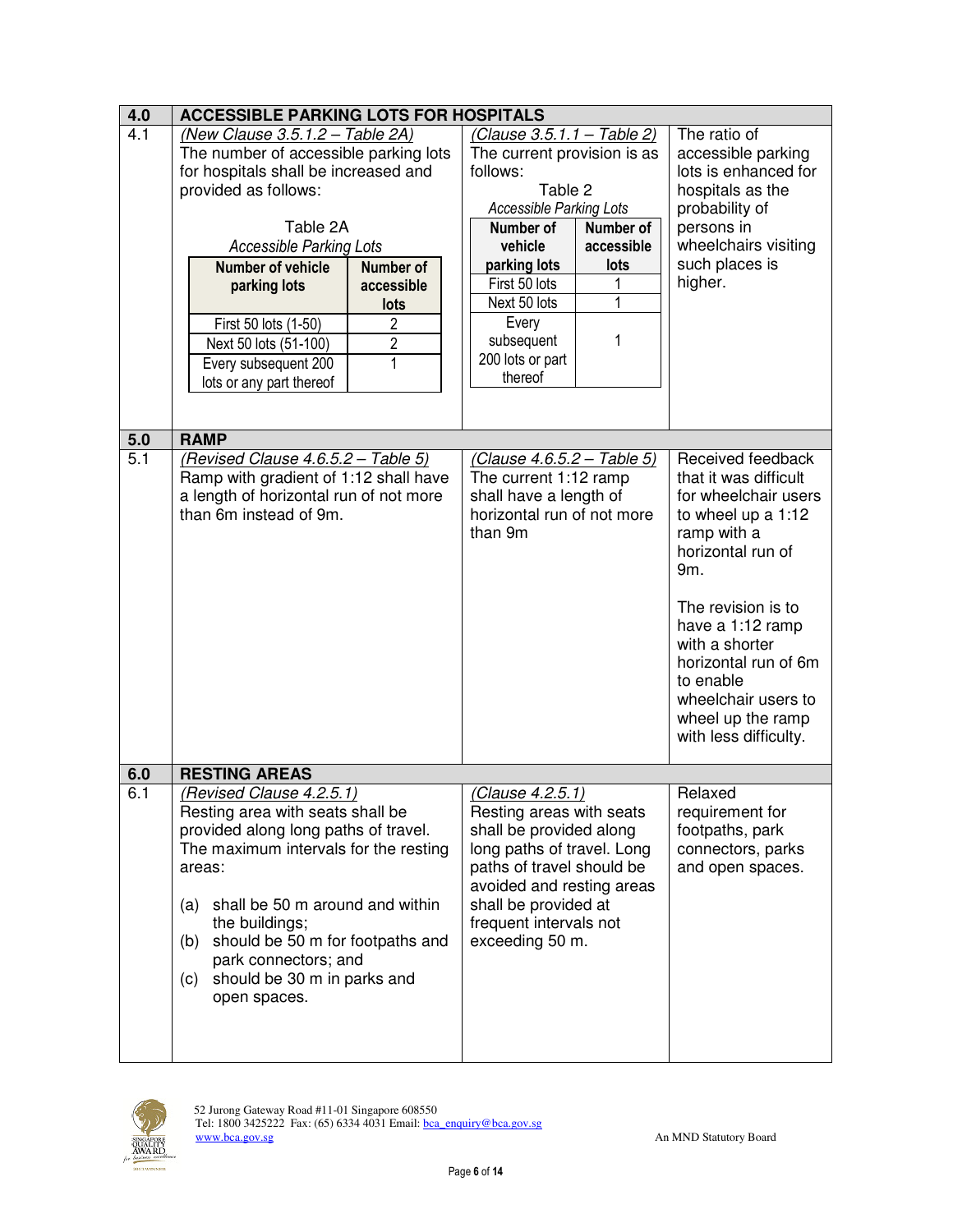| 6.2 | (Note 2 under Clause 4.2.5.1)<br>(1) Resting areas should be recessed<br>from the long paths of travel which<br>can also act as a passing space<br>for two wheelchair users to pass<br>each other as illustrated in Figure<br>21.<br>(2) Resting areas do not apply to<br>the passageway linking<br>transport stations within the<br>interchange and passageway<br>of underpass/linkways from<br>entrance to concourse of<br>transport stations.                                                                                                                                                                   | (Note under Clause<br>4.2.5.1<br>Resting areas should be<br>recessed from the long<br>paths of travel which can<br>also act as a passing<br>space for two wheelchair<br>users to pass each other<br>as illustrated in Figure 20.                                                                                                                                                                                    | For safety and<br>security reasons.                                                                                                                                                                                                                                 |
|-----|--------------------------------------------------------------------------------------------------------------------------------------------------------------------------------------------------------------------------------------------------------------------------------------------------------------------------------------------------------------------------------------------------------------------------------------------------------------------------------------------------------------------------------------------------------------------------------------------------------------------|---------------------------------------------------------------------------------------------------------------------------------------------------------------------------------------------------------------------------------------------------------------------------------------------------------------------------------------------------------------------------------------------------------------------|---------------------------------------------------------------------------------------------------------------------------------------------------------------------------------------------------------------------------------------------------------------------|
| 7.0 | DETECTABLE WARNING SURFACE                                                                                                                                                                                                                                                                                                                                                                                                                                                                                                                                                                                         |                                                                                                                                                                                                                                                                                                                                                                                                                     |                                                                                                                                                                                                                                                                     |
| 7.1 | (Additional Notes 4 and 5 under<br>Clause 4.11.3 to specify that<br>detectable warning surface shall not<br>apply to staircases that lead to areas<br>of certain building types; and new<br>setback dimension for staircase storey<br>shelter respectively)<br>Strongly patterned carpets shall<br>(1)<br>not be used for stairs as they<br>obscure the definition of the tread<br>edges and can cause danger to<br>users.<br>Bright stainless steel or polished<br>(2)<br>brass should not be used for<br>nosing strips as glare reflection<br>disorientation<br>cause<br>can<br>persons with visual impairments. | (Notes under Clause<br>4.11.3)<br>(1) Strongly<br>patterned<br>carpets shall not be<br>used for stairs as they<br>obscure the definition<br>of the tread edges and<br>can cause danger to<br>users.<br>Bright stainless steel<br>(2)<br>polished<br>brass<br>or<br>should not be used for<br>nosing strips as glare<br>reflection can cause<br>disorientation<br>to<br>persons with<br>visual<br>to<br>impairments. | <b>Additional Note 4:</b><br>To ensure clarity for<br>compliance as<br>persons with vision<br>impairment are<br>unlikely to access<br>these areas.<br><b>Additional Note 5:</b><br>To allow setback<br>flexibility due to<br>design of staircase<br>storey shelter. |
|     | (3) The detectable warning surface is<br>alert persons<br>with visual<br>to<br>impairments<br>that<br>they<br>approaching steps and to be extra<br>careful.<br>(4) Clause 4.11.3 shall not apply to<br>stairs that<br>lead to areas<br>specified under clauses 2.3.11,<br>2.5.1 and workers' dormitory.                                                                                                                                                                                                                                                                                                            | (3)<br>The detectable<br>warning surface is to<br>alert persons with<br>are<br>visual impairments<br>that they are<br>approaching steps<br>and to be extra<br>careful.                                                                                                                                                                                                                                              |                                                                                                                                                                                                                                                                     |
|     | (5) If it is due to blast door of<br>staircase storey shelter, the<br>detectable warning surface can                                                                                                                                                                                                                                                                                                                                                                                                                                                                                                               |                                                                                                                                                                                                                                                                                                                                                                                                                     |                                                                                                                                                                                                                                                                     |

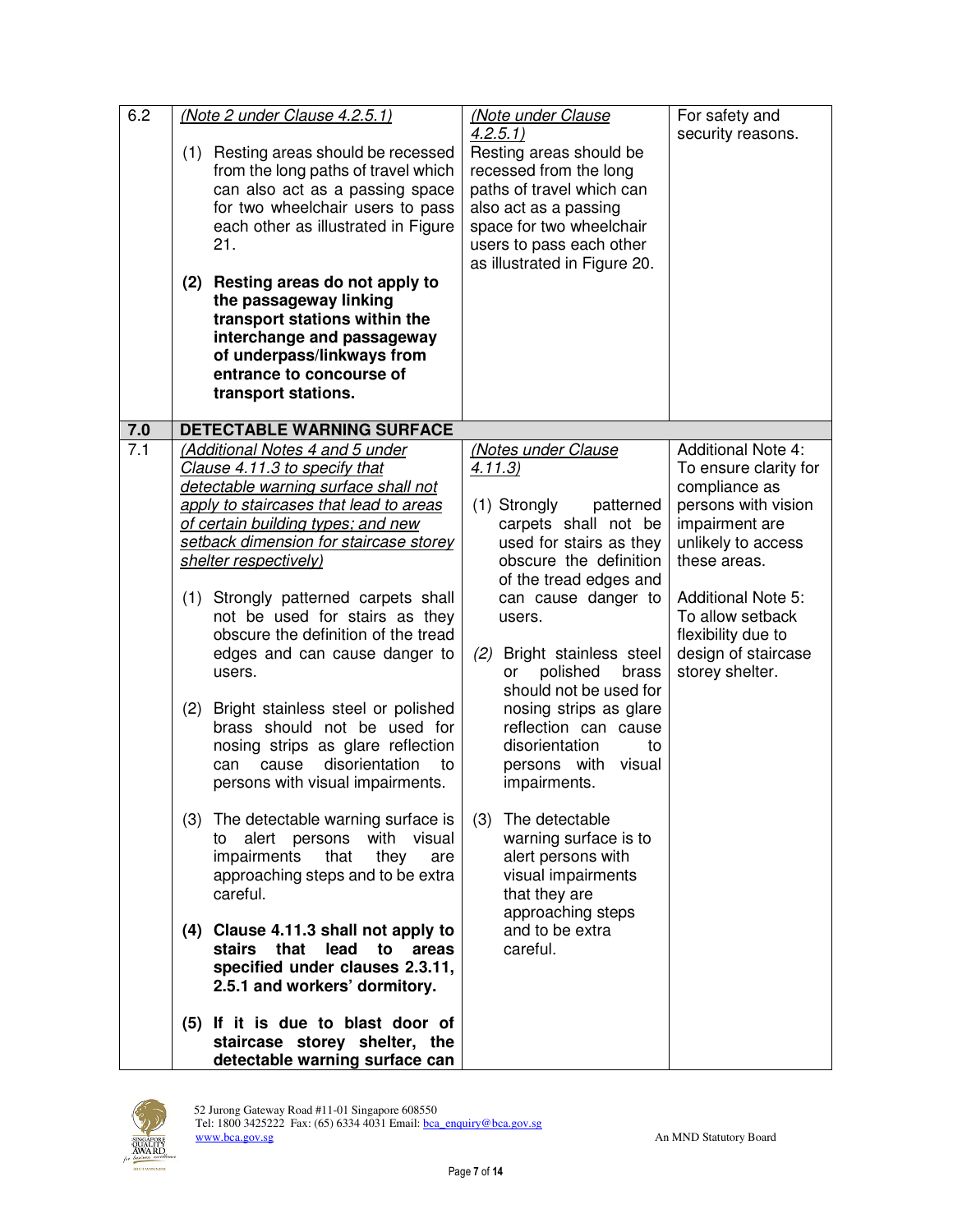|     | be set back more than 300mm<br>away from the step.                                                                                                                                                                                                                                                                                                                                                                                                                                                                                                                                                                                                                                                                                                                        |                                                                                                                                                                                                                                                                                                                                                                                                                                                                                                                                                |                                                                |  |
|-----|---------------------------------------------------------------------------------------------------------------------------------------------------------------------------------------------------------------------------------------------------------------------------------------------------------------------------------------------------------------------------------------------------------------------------------------------------------------------------------------------------------------------------------------------------------------------------------------------------------------------------------------------------------------------------------------------------------------------------------------------------------------------------|------------------------------------------------------------------------------------------------------------------------------------------------------------------------------------------------------------------------------------------------------------------------------------------------------------------------------------------------------------------------------------------------------------------------------------------------------------------------------------------------------------------------------------------------|----------------------------------------------------------------|--|
| 8.0 | <b>HEARING ENHANCEMENT SYSTEM</b>                                                                                                                                                                                                                                                                                                                                                                                                                                                                                                                                                                                                                                                                                                                                         |                                                                                                                                                                                                                                                                                                                                                                                                                                                                                                                                                |                                                                |  |
| 8.1 | [Revised Clause 6.8.1(a)]<br>A hearing enhancement system shall<br>be provided in buildings with halls<br>and auditoriums used for<br>conferences, lectures, performances<br>or films.                                                                                                                                                                                                                                                                                                                                                                                                                                                                                                                                                                                    | [Clause 6.8.1(a)]<br>A hearing enhancement<br>system shall be provided<br>in buildings with function<br>rooms, halls and<br>auditoriums used for<br>meetings, lectures,<br>performances or films.                                                                                                                                                                                                                                                                                                                                              | To ensure clarity for<br>compliance.                           |  |
| 8.2 | (Revised Note 2 under Clause 6.8.1)<br>Hearing enhancement systems that<br>operate with induction loop, infrared<br>and radio frequency are commonly<br>used to provide enhanced level of<br>sound. Other systems that provide<br>similar performance outcome can<br>also be considered.                                                                                                                                                                                                                                                                                                                                                                                                                                                                                  | (Note 2 under Clause<br>6.8.1)<br>Hearing enhancement<br>systems that operate with<br>induction loop, infrared<br>and radio frequency are<br>commonly used to provide<br>enhanced level of sound.                                                                                                                                                                                                                                                                                                                                              | To allow more<br>options of hearing<br>enhancement<br>systems. |  |
| 8.3 | (Additional Note 4 under Clause 6.8.1)<br>(1) A hearing enhancement system<br>enables sound signals to be<br>transmitted to a hearing impaired<br>person without interference of<br>background noise or excessive<br>reverberation.<br>(2)<br>Hearing enhancement systems<br>that operate with induction loop,<br>infrared and radio frequency are<br>commonly<br>used<br>to<br>provide<br>enhanced level of sound. Other<br>systems that provide similar<br>performance outcome can also be<br>considered.<br>(3) Expert advice should be sought<br>when<br>selecting<br>a<br>hearing<br>enhancement system appropriate<br>for the situation and purpose.<br>(4) The area of coverage for loop<br>system is recommended to be<br>not less than 75% of the total<br>area. | (Notes under Clause<br>6.8.1)<br>(1) A hearing<br>enhancement system<br>enables sound signals<br>to be transmitted to a<br>hearing impaired<br>person without<br>interference of<br>background noise or<br>excessive<br>reverberation.<br>(2)<br>Hearing<br>enhancement<br>systems that operate<br>with induction loop,<br>infrared and radio<br>frequency are<br>commonly used to<br>provide enhanced<br>level of sound.<br>(3)<br>Expert advice should<br>be sought when<br>selecting a hearing<br>enhancement system<br>appropriate for the | Recommended<br>enhancement for<br>halls and<br>auditoriums.    |  |

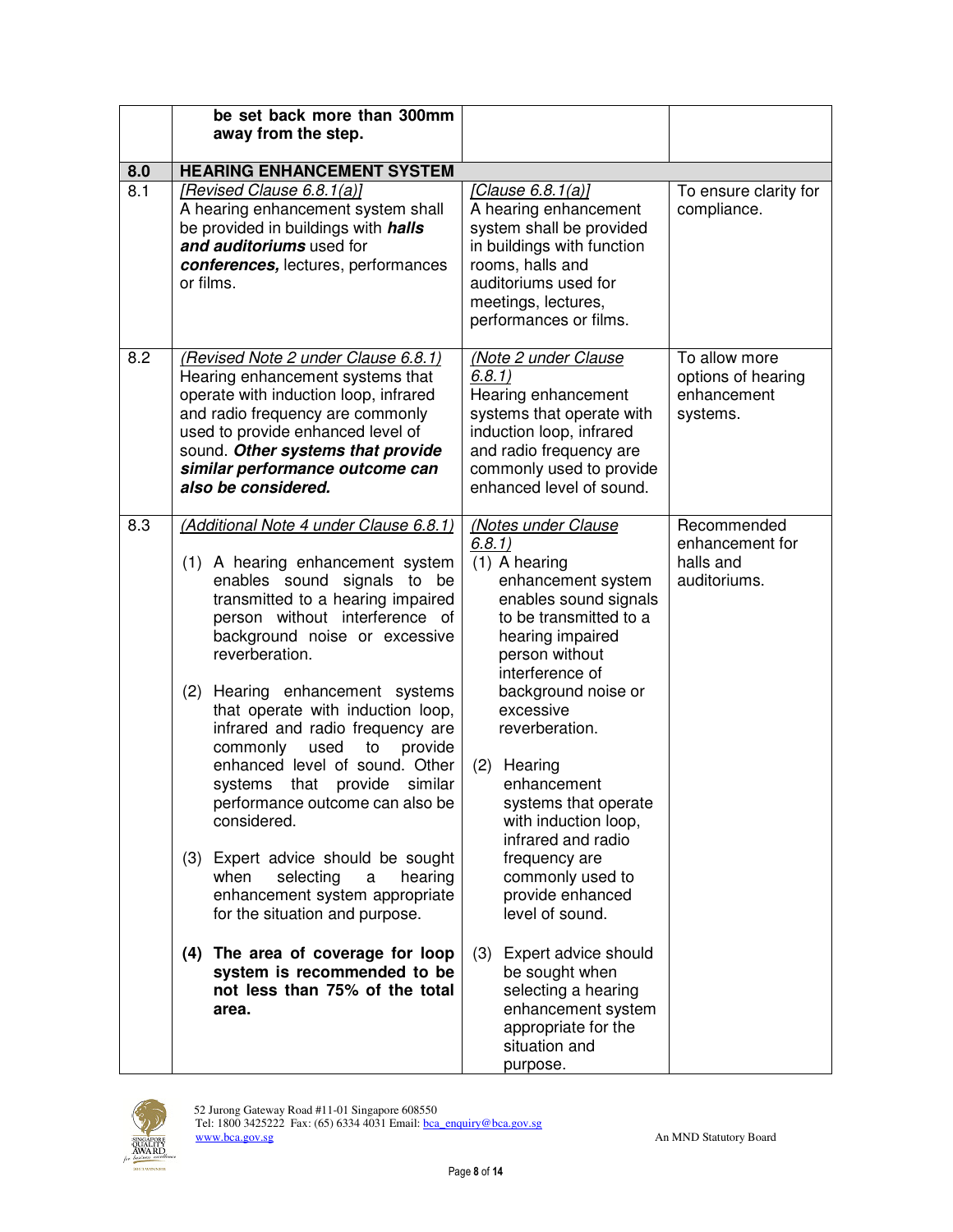| 9.0 | <b>ACCESSIBLE LIFT</b>                                                                                                                                                                                                                                                                                                                            |                                                                                                                                                                                                                                                                                         |                                                                                                                                                                                                                                                                                                                                                                                                                                                                                                                                                                                                                     |  |
|-----|---------------------------------------------------------------------------------------------------------------------------------------------------------------------------------------------------------------------------------------------------------------------------------------------------------------------------------------------------|-----------------------------------------------------------------------------------------------------------------------------------------------------------------------------------------------------------------------------------------------------------------------------------------|---------------------------------------------------------------------------------------------------------------------------------------------------------------------------------------------------------------------------------------------------------------------------------------------------------------------------------------------------------------------------------------------------------------------------------------------------------------------------------------------------------------------------------------------------------------------------------------------------------------------|--|
| 9.1 | (New Clause 4.9.2.2)<br>Non-breakable mirror or mirror like<br>finish surface shall be provided at the<br>rear of lift car interior to allow visual<br>feedback for wheelchair users when<br>reversing backwards into the lift lobby.<br>The bottom edge of the mirror shall be<br>at the maximum height of 1000 mm<br>from finished floor level. | (Note under Clause<br>4.9.2.1)<br>It is a recommendation to<br>provide non-breakable<br>mirrors in the lift interior to<br>allow visual feedback for<br>wheelchair users when<br>reversing backwards into<br>the lift lobby.                                                            | To convert a current<br>recommendation to<br>mandatory<br>requirement. This<br>would allow visual<br>feedback for<br>wheelchair users<br>when reversing<br>backwards into the<br>lift lobby.                                                                                                                                                                                                                                                                                                                                                                                                                        |  |
| 9.2 | [New Clause 4.9.5.1(c)]<br>The lift car control buttons located<br>inside the lift:<br>(a) shall be placed at a height of<br>between 900mm and 1200mm<br>from the floor level:<br>may be placed vertically or<br>(b)<br>horizontally or both vertically and<br>horizontally; and<br>(c) at least one shall be placed to<br>the side of lift car.  | (Clause 4.9.5.1)<br>The lift car control buttons<br>located inside the lift:<br>(a)<br>shall be placed at a<br>height of between<br>900mm and 1200mm<br>from the floor level;<br>and<br>may be placed<br>(b)<br>vertically or<br>horizontally or both<br>vertically and<br>horizontally | The current Code<br>does not specify<br>explicitly where the<br>lift control buttons<br>are placed and this<br>is left to the<br>suppliers and<br>owners to locate<br>them either at the<br>front or side.<br>However,<br>wheelchair users'<br>feedback on<br>challenges faced in<br>turning their<br>wheelchairs around<br>to reach the lift<br>control buttons if<br>these were placed<br>at the front. This is<br>more so when the<br>lift is crowded.<br>Hence, proposed to<br>indicate explicitly<br>that the lift control<br>buttons are to be<br>located to the side<br>of lift car to facilitate<br>access. |  |
| 9.3 | (Revised Clause 4.8.2.5)<br>Lift landing call and car control<br>buttons shall not be touch-sensitive<br>but shall require a light positive<br>pressure to activate them. These<br>buttons shall have colour-contrast<br>against the background of either<br>the lift control panel or wall finish.                                               | (Clause 4.8.2.5)<br>Lift landing call and car<br>control buttons shall not<br>be touch-sensitive but<br>shall require a light<br>positive pressure to<br>activate them.                                                                                                                 | This is to allow<br>elderly and low<br>vision users to<br>differentiate the lift<br>buttons from the<br>background when<br>calling for a lift at<br>landing and/ or                                                                                                                                                                                                                                                                                                                                                                                                                                                 |  |

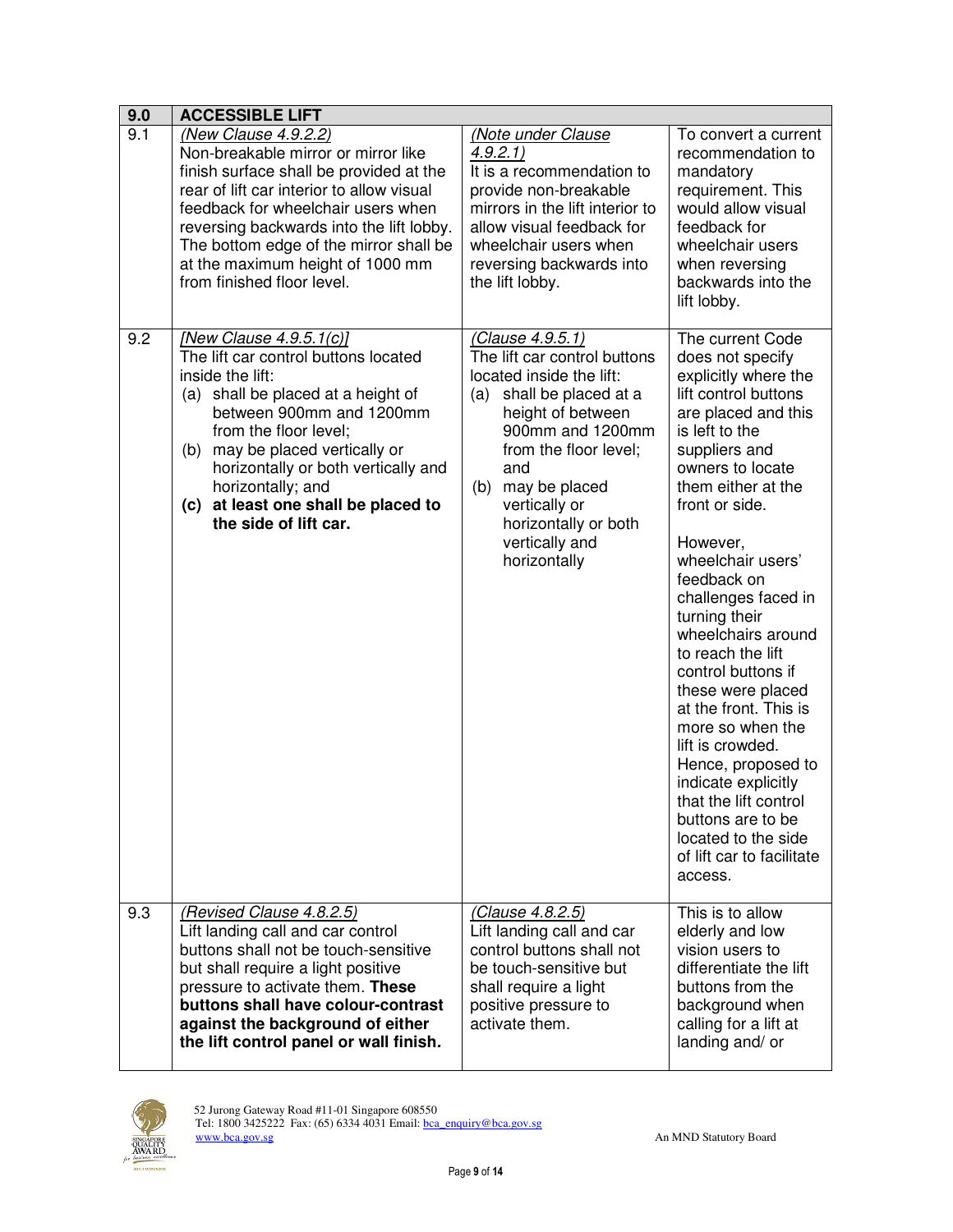|      |                                                                                                                                                                                                                                   |                                                                                                                                                                                                                                 | when entered into<br>the lift.                                                                                                                                                                                                                                                                                                            |
|------|-----------------------------------------------------------------------------------------------------------------------------------------------------------------------------------------------------------------------------------|---------------------------------------------------------------------------------------------------------------------------------------------------------------------------------------------------------------------------------|-------------------------------------------------------------------------------------------------------------------------------------------------------------------------------------------------------------------------------------------------------------------------------------------------------------------------------------------|
| 10.0 | <b>RESIDENTIAL UNITS</b>                                                                                                                                                                                                          |                                                                                                                                                                                                                                 |                                                                                                                                                                                                                                                                                                                                           |
| 10.1 | (Revised Clause 7.2.1)<br>The doorway of the entrance shall be<br>850 mm minimum for a single leaf<br>door. If the doorway has two<br>independently operated door leaves,<br>at least one active leaf shall be 850<br>mm minimum. | (Clause 7.2.1)<br>The doorway of the<br>entrance shall be 800 mm<br>minimum for a single leaf<br>door. If the doorway has<br>two independently<br>operated door leaves, at<br>least one active leaf shall<br>be 800 mm minimum. | The current Code<br>specifies the<br>minimum width of<br>door opening at the<br>main entrance of<br>residential unit as<br>800 mm. However,<br>this entrance is also<br>an exit and has to<br>meet SCDF's<br>minimum door width<br>of 850 mm.<br>Proposed to align<br>the minimum width<br>for consistency with<br>SCDF's<br>requirement. |

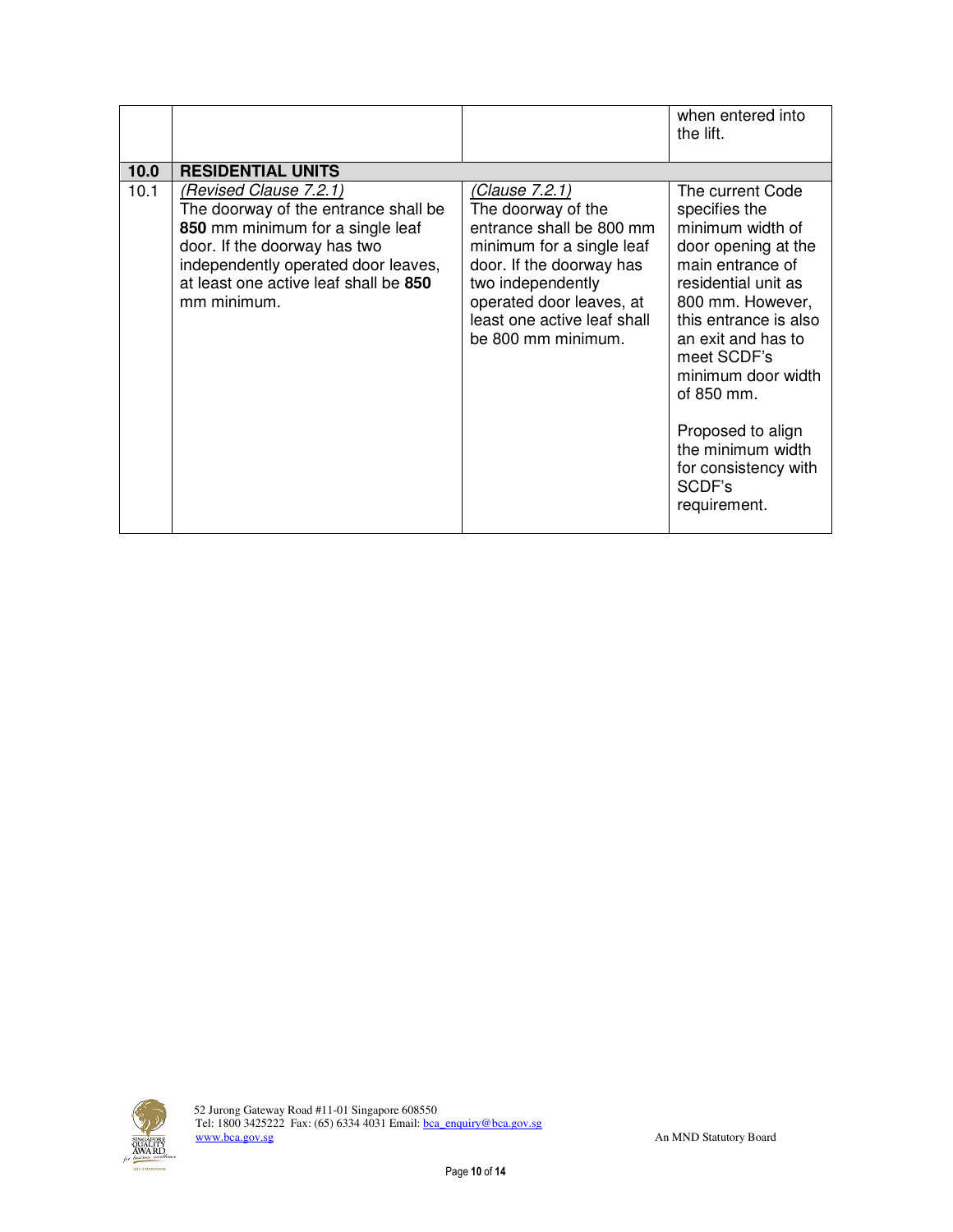#### **DISTRIBUTION (via e-mail):**

President Institution of Engineers, Singapore (IES) 70, Bukit Tinggi Road Singapore 289758 ies@iesnet.org.sg

President Association of Consulting Engineers, Singapore (ACES) 18 Sin Ming Lane #06-01 Midview City Singapore 573960 secretariat@aces.org.sg

President Real Estate Developers' Association of Singapore (REDAS) 190 Clemenceau Avenue #07-01 Singapore Shopping Centre Singapore 239924 enquiry@redas.com

President Singapore Contractors Association Limited (SCAL) Construction House 1 Bukit Merah Lane 2 Singapore 159760 enquiry@scal.com.sg

President Singapore Institute of Architects (SIA) 79 Neil Road Singapore 088904 info@sia.org.sg

President Society of Project Managers (SPM) Macpherson Road P.O. Box 1083 Singapore 913412 societyofprojectmanagers@gmail.com

President Singapore Institute of Building Limited (SIBL) 20 Maxwell Road #08-06 Maxwell House Singapore 069113 josephine@sibl.com.sg

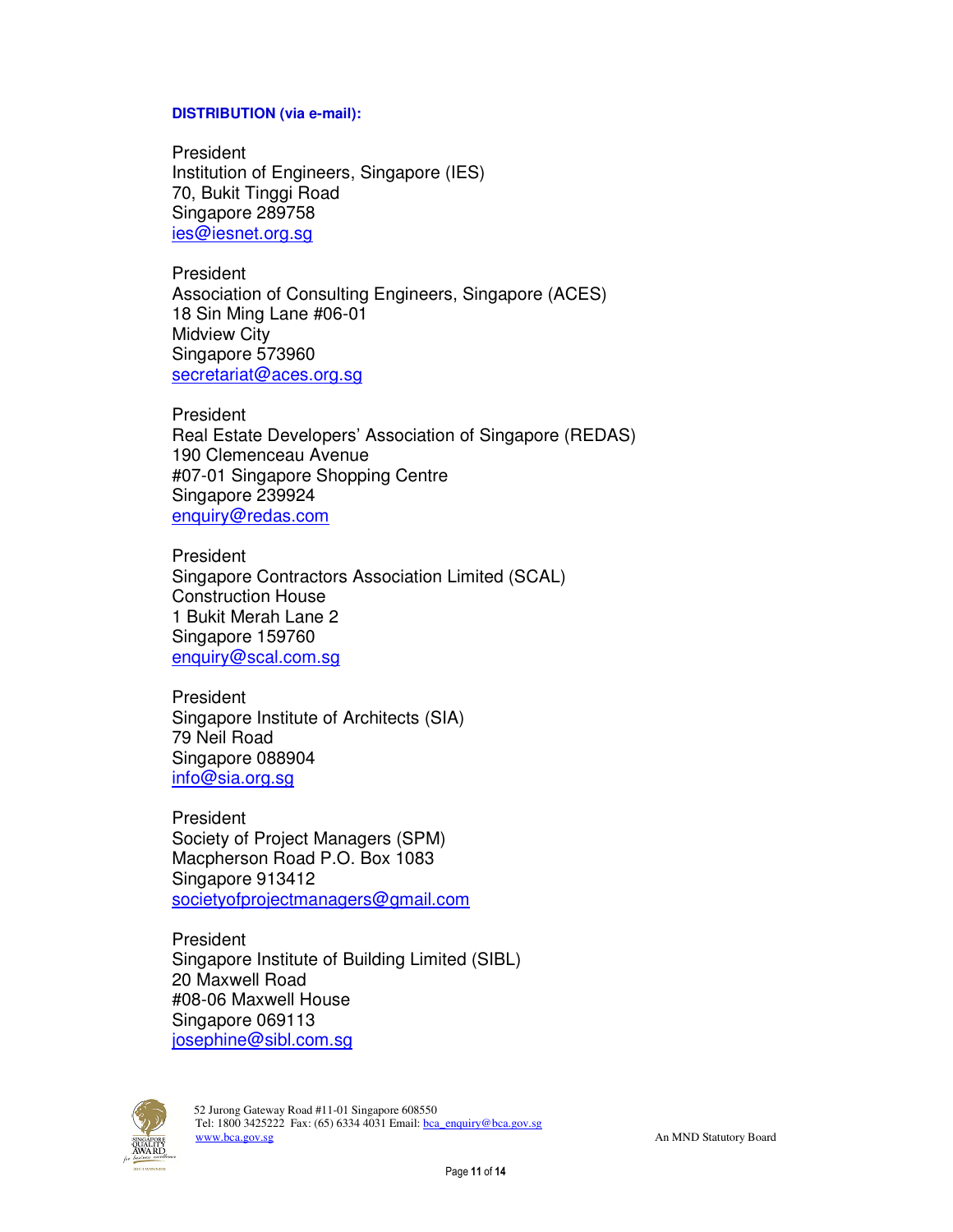President Singapore Institute of Surveyors & Valuers (SISV) 110 Middle Road #09-00 Chiat Hong Building Singapore 188968 sisv.info@sisv.org.sg

President Singapore Structural Steel Society (SSSS) 1 Liang Seah Street #02-11/12 Liang Seah Place Singapore 189022 secretariat@ssss.org.sq

President Professional Engineers Board, Singapore (PEB) 52 Jurong Gateway Road #07-03 Singapore 608550 registrar@peb.gov.sg

President Board of Architects (BOA) 5 Maxwell Road 1st Storey Tower Block, MND Complex, Singapore 069110 boarch@singnet.com.sg

Chief Executive Officer Urban Redevelopment Authority 45 Maxwell Road The URA Centre Singapore 069118 Lim\_eng\_hwee@ura.gov.sg

Deputy Chief Executive Infrastructure & Development Land Transport Authority (LTA) 1 Hamphire Road Block 8 Level 1 Singapore 219428 Chua\_chong\_kheng@lta.gov.sg

Deputy Chief Executive Officer (Building) Housing & Development Board (HDB) 480 Lorong 6 Toa Payoh HDB Hub Singapore 310480 Fong chun wah@hdb.gov.sg

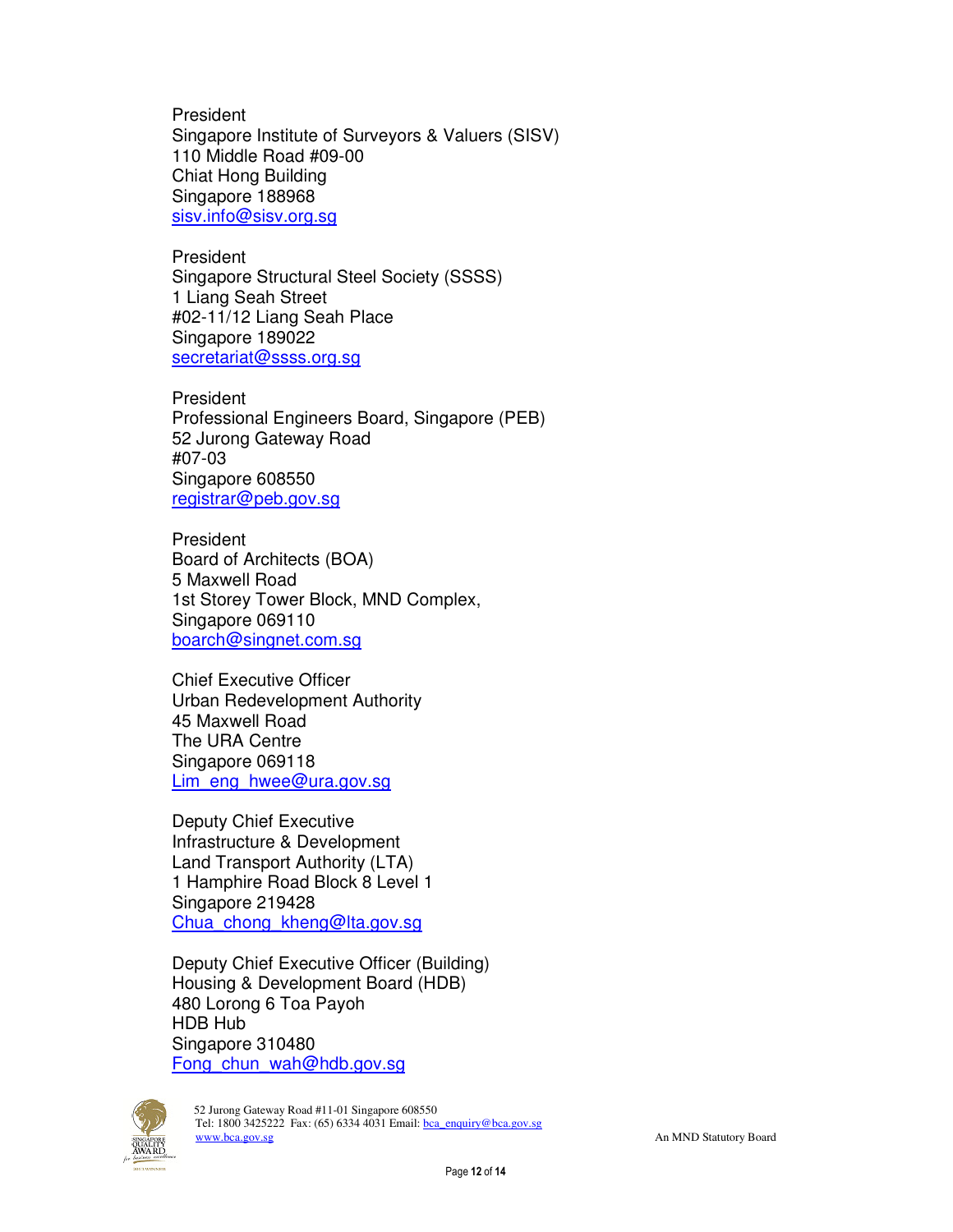Deputy Chief Executive Officer Sentosa Development Corporation 33 Allanbrooke Road, Sentosa Singapore 099981 Agencies circulars@sentosa.com.sg

Assistant Chief Executive Policy & Planning Group Singapore Tourism Board 1 Orchard Spring Lane Tourism Court Singapore 247729 Yap chin siang@stb.gov.sg

Group Director Policy and Planning Division National Parks Board Singapore Botanic Gardens 1 Cluny Road Singapore 259569 Ang\_wei\_ping@nparks.gov.sg

**Director** Fire Safety & Shelter Department Singapore Civil Defence Force HQ Singapore Civil Defence Force 91 Ubi Avenue 4 Singapore 408827 Chris\_tan@scdf.gov.sg

**Director** Building and Infrastructure Defence Science & Technology Agency 1 Depot Road Defence Technology Tower A Singapore 109679 Lee\_eng\_hua@dsta.gov.sg

Director of Infrastructure School Campus Department Ministry of Education 1 North Buona Vista Drive Singapore 138675 Choo\_boon\_chiao@moe.gov.sg